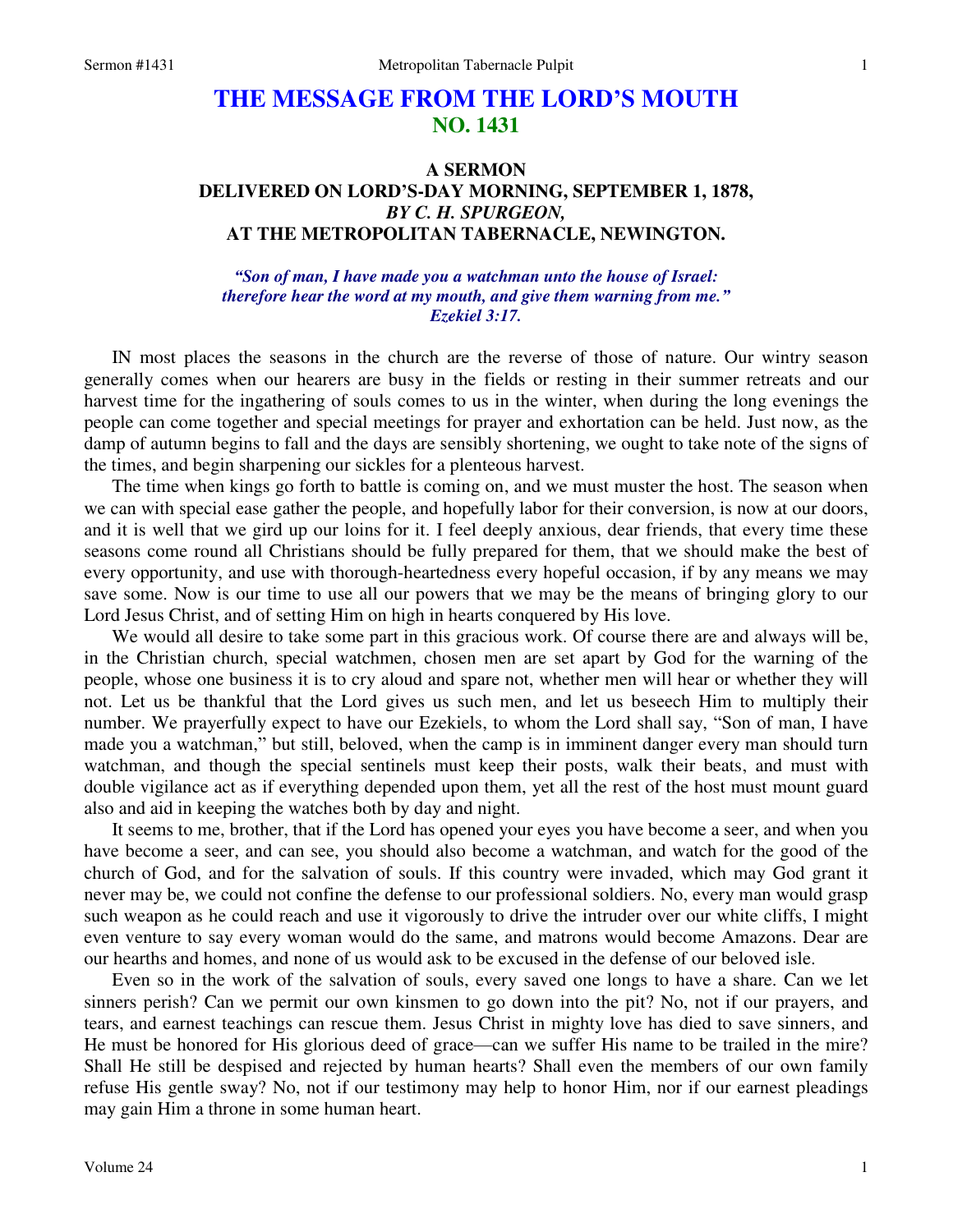We feel glad to think that Christ's battles are not such as require strength of muscle and bone, nor do they need great mental capacity. Even the appointed watchman is set only to *warn* the people, he has not to charm them with eloquence, nor to electrify them with novelties of oratory, he is simply to warn them, and the plainest language may suffice for that. Surely it is a grave mistake of the present period that men think their preachers are bound to be oratorical and poetical. Why is such startling ability to be flaunted if the object is to warn a sinner to flee from the wrath to come? I fear that my brethren are forgetting their real errand, and are laboring to dazzle those whom the Lord sent them to warn.

If a man is asleep, and I have to wake him, I need not cultivate a fine tenor voice with which to sing him out of his slumbers, I have but to call with sufficient loudness and distinctness until he is startled. I am glad that you Christian people can all take a share in the service of your Master, since that service is the warning of those around you. You will never deliver sensational discourses, and I am sure you need not regret the inability, but you can give men warning from God. You can warn children, your own children to begin with, you can warn your neighbors, you can warn those of your own rank and age, you can warn all who come in your way, for that is simply to tell of danger, and to recommend the way of escape. Brethren, with but slender knowledge and stammering utterance, we can warn and we will.

I am going to address you this morning upon the supposition that all of you who are believers in Christ are panting to take a share in the necessary and earnest work of warning men, lest they come to destruction. May I not hope that this is the case? To me it seems as if there is nothing else worth living for. It cannot be worthwhile to linger in this land of sorrow and of toil unless God is to be glorified by us, nothing but the accomplishment of His gracious purposes can compensate us for our exile from heaven. No merely earthly object is worthy of an immortal spirit. If we could win the Indies? What is wealth? If we could compel the trumpet of fame to engross itself with our exploits? What is honor?

There is nothing beneath the sun worth a man's lifting his hand for, except the glory of God, and God is best glorified by the conversion of men. You believe *that,* my brethren, and therefore you mean to have a share in it, if it be but the bringing of one poor child to Christ, therefore to you I speak with confidence, hoping that God may bless my words, so that we may begin a new campaign right well prepared for it, and so may achieve a greater success than any we have hitherto gained.

What are the qualifications for serving God by warning men? Ezekiel had them. What can we learn from the Lord's words to Ezekiel by which we may better serve our Lord and act as watchmen to those around us?

Three things I shall speak of this morning, first, *the ear to be disciplined,* secondly, *the tongue to be educated,* thirdly, *a lesson in the text to be practiced*. May the Holy Spirit bless the whole subject to us.

**I.** If we would be found really useful and serviceable for our Lord and Master, THE EAR IS TO BE DISCIPLINED.

Read the text. "Son of man, I have made you a watchman unto the house of Israel: therefore *hear the word at my mouth.* " To train the tongue you must begin with the ear. It is well known that no man is fit to command who has not first learned to obey, and assuredly no man is qualified to teach who has not first of all found pleasure in learning. You must be a disciple and sit at the Master's feet ere you can become an apostle and go forth to speak in the Master's name. To acquire eloquence we must train the ear, and especially to warn our fellow men we must ourselves hear the voice of warning.

The text says, "Hear the word at my mouth." What does this mean? I take it, first, that if we wish to be useful, our ear must be disciplined *to hear only God's word*. We must receive the Gospel as God's own word, and go forth to proclaim it as such. I have lately met pretty frequently with the following sentiment, it is one of the fungi of this enlightened age of advanced thought—"The call is every day more loud for teaching which shall not appeal to the authority of the Bible, but to the decision of the hearts and consciences of men. Our religious teachers should fall back upon the truth which men have gathered from their inner consciousness, and should support their instructions by arguments fetched from the experience of the thoughtful and philosophical. It is too late in the day to be always referring to a book and attempting to prove certain statements by the stereotyped utterances of an antiquated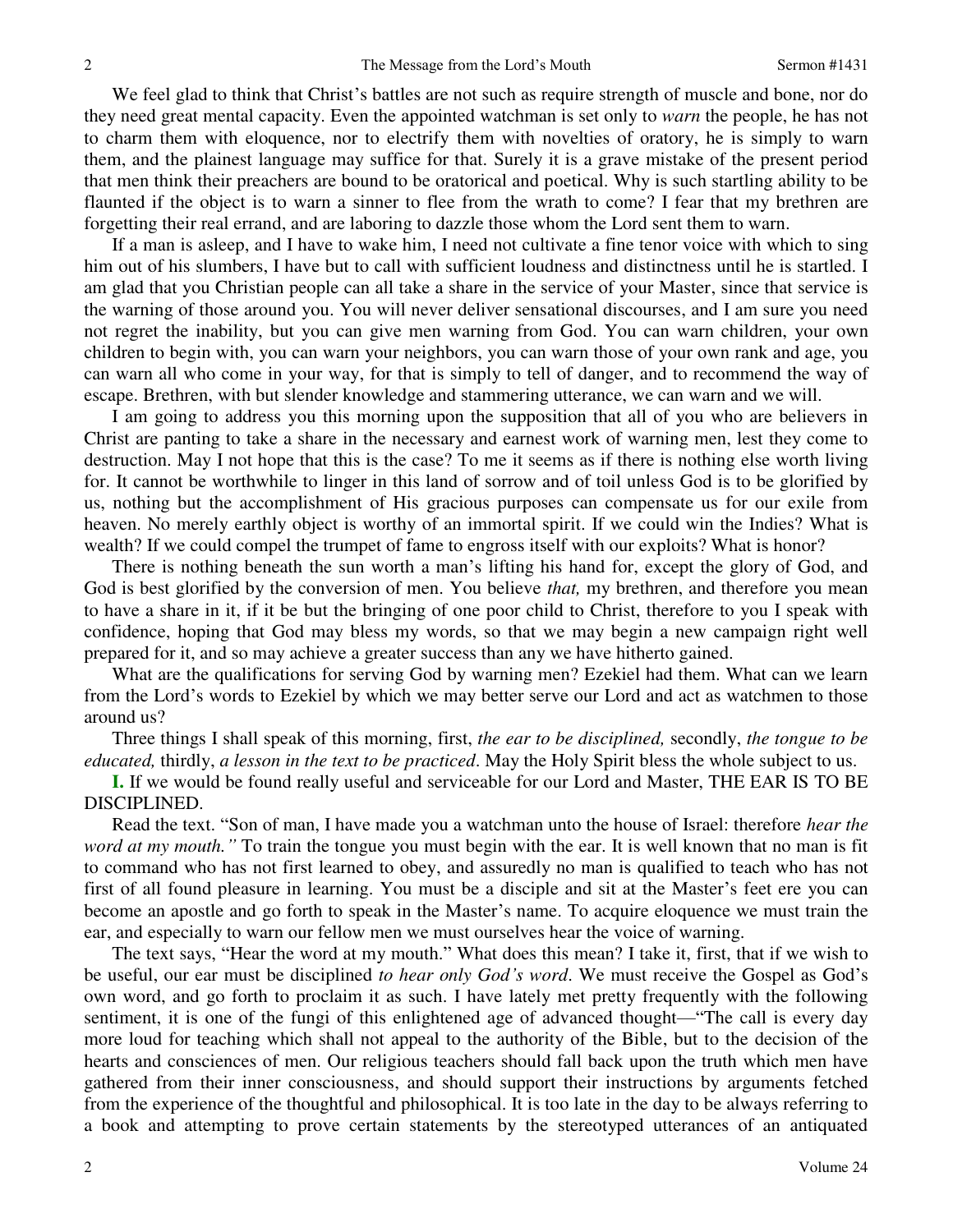volume." That is the favorite notion, and those who believe in it may go on and dote and dream as much as they please, and those who think their excogitations worth listening to may listen to them, they will, no doubt, greatly please themselves, and they will for awhile amuse the little coteries who look up to them as little popes of a little party. They may even worship them as little gods, for surely the creator and maker of truth within himself falls not very short of deity.

Brethren, we can afford to let this plague of flies pass away, the nuisance is great, but it will not long endure. There will come an end of all this trifling. Man's imaginings and reasonings are wood, hay, stubble, and the day comes which will consume them. Vainglorious mortals would supplant the eternal testimony with their maunderings, but this their way is their folly.

3 hl, or gu, dl y tterd dd ttf r s ,, ffetts n t, ff s gullettl. I n it e goorn r e 3 Our assurance is that the teaching which is wanted for this age must come more and more distinctly from the Book, and must court daily testing by the Book. Teachers if they are to have power must sustain everything with "Thus says the Lord." Ours it is to stand or fall by revelation, and to declare "We do not care one single farthing about your imaginary consciousness and the manufacturing of your dreams, your fancies, and your whims, we declare to you that God has spoken, and that what He has said you are bound to receive, because the Lord has said it." This stands instead of all arguments, "The Lord has said it." Believe Him, for He cannot lie. We come to tell you of what we ourselves have received upon divine authority, and we claim that you receive our testimony, not because it is ours, but because it is supported by divine authority, and is in fact the echo of the divine word. Only by this mode of utterance can we hope to succeed. On any other footing we court failure and deserve it.

Brother, do you say, "I desire to spread my religion, because it is my own opinion"? You will never win anyone on such terms, how can you expect it? Your warning of another man, apart from God's truth, will be of no use to him, for your opinion is as good as his, and his opinion is as good as yours, and neither is worth much.

Brother, do you say, "I regard my religion as my own views of things"? Ah, then, your views of things, and my views of things, and everybody else's views of things are worth little enough, and there is no use in making a stir about them. Any opinion which bears your name at the bottom, or mine, might just as well not be written. What are our names? What are our views? No, brother, if you would speak as to affect the heart and conscience and destiny of men, you must repeat what you have received from God's own mouth, as God's own Word, there is a value about that, a fixedness, a certainty about that, and it goes forth with a supreme majesty, involving woe upon any who dare reject it, hence its power. If it be indeed the Word of God, woe unto you if you do not speak it faithfully, and woe unto your hearers if they receive it not reverently.

The very first thing, then, for us to remember, if we would be useful in warning men and saving souls, is that we feel the full conviction and impression that what we try to teach is God's own Word. "You shall hear the word at my mouth." We must feel it to be clothed with the imperial robe of divine authority. We are not going to speak it because it is the doctrine authorized by the creed, nor because it is the doctrine of the community to which we belong, but because it is the sure word of the living God. Here is power—power which hard hearts are forced to feel, power before which even devils tremble. I warrant you if you put God's Word down among fifty thousand words of men it shall be like a lion among a flock of sheep, tearing them in pieces, and it will prove by its own natural force whence it comes and whither it goes.

Secondly, if we would have our ear educated, it must be not only to receive the word as divine authority, but *to know what God's Word is*. Beloved, there be many who are willing to begin winning souls who had better first commence learning Christ. "Go you into all the world and preach the gospel to every creature" was spoken to men who had been for some time with Jesus, and had learned of Him. For others who were to be called, it was provided that after baptism they should be taught, that in due season they also might go forth to instruct the nations. I like not that a man should become so much a learner that he never wishes to speak and to teach others, but I like as little that a man should be so anxious to be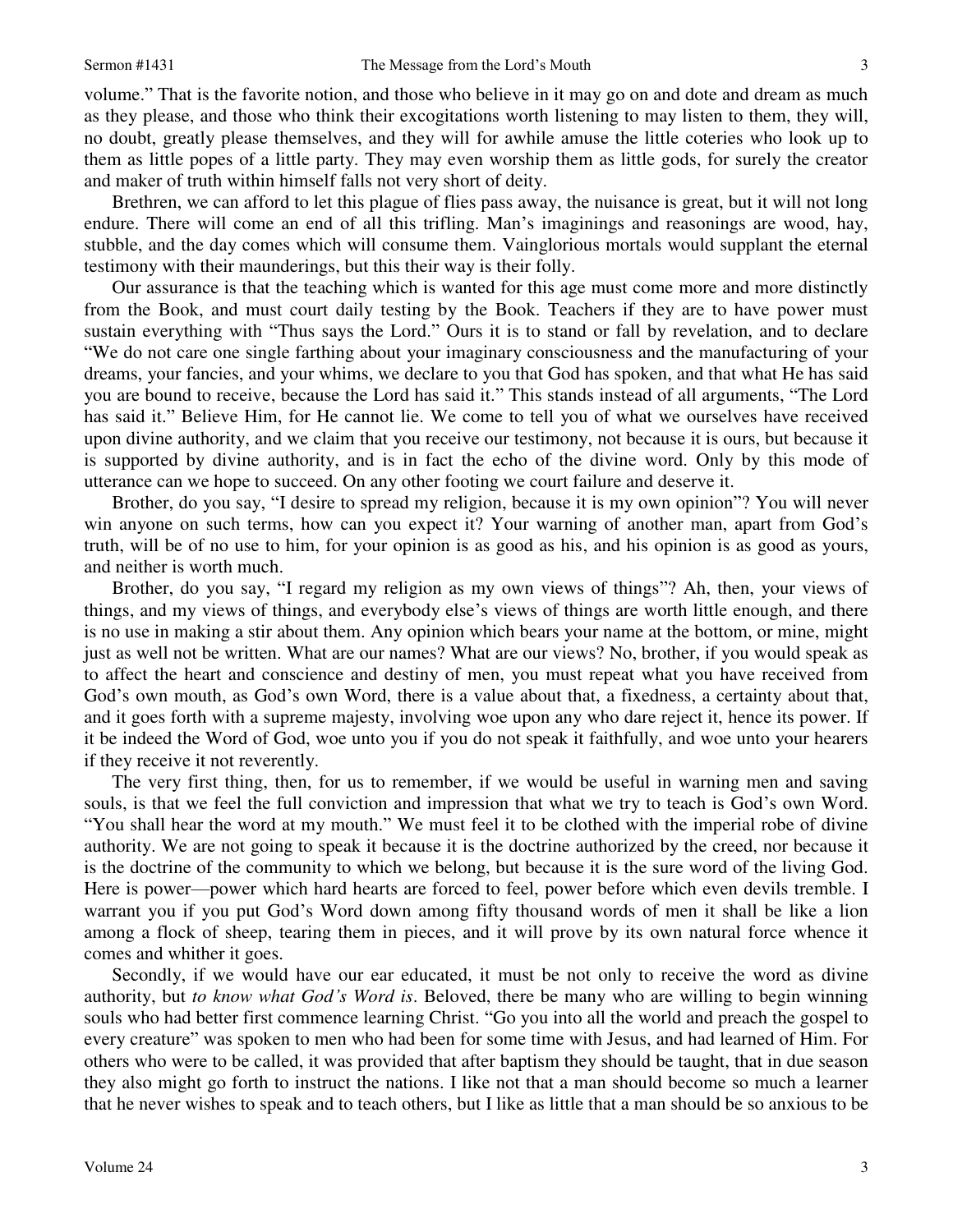a teacher that he runs before he is sent, and tries to bring others to a Savior of whom he knows next to nothing.

Fill yourself, brother, before you ask to be poured out, else there will not much come of your being poured out. Receive the bread and the fish from the Master, else you will have very little to distribute among the crowd. First of all get you to know what it is you have to say, or else how can you speak for God? If a messenger runs swiftly and is out of breath at the end of his journey and then says, I have something to say for my master, but I know not what it is, he will be laughed at for his pains. His swift running is of little consequence, seeing he had nothing to carry. He should have waited till he knew the tidings which he had to bring. Brother, hear the word from God's mouth, and then deliver it in God's name.

What, then, shall we do? Let us study the Bible with diligence. Go to that fountain of truth, I pray you, and never be satisfied with a secondhand version of it. Go to the fountain head and drink there or ever the streams have not been mudded by human blundering. We desire to keep the word pure, but we are conscious of infirmity, go to the undefiled well, where there is no admixture of human error. Search the inspired book and desire to know everything which it teaches, for a little error may do much mischief to good teaching, like a fly in the pot of ointment.

Even the omission of a truth may injure a man's usefulness to a very great extent. The Lord does not bless some churches as we would expect them to be blessed, because they are in grievous error upon certain points, and though He will bless that part of the testimony which is true, yet the other portion hinders.

Probably one reason why Christianity does not spread so rapidly just now as it once did is this—that it is so mixed up in most denominations with human tradition and opinion, and because, also, there is so little willingness to examine doubtful points to see whether or not they are according to the mind of God. The church would be one with itself if it were one with the truth. It would be impossible that there should be so many divisions if we all held to the one Lord, one faith, one baptism, but there are sad admixtures which are allowed to go on from year to year unchallenged, and if any man be honest enough to speak out he is straightway charged with bigotry and uncharitableness. While these things are so the blessing will be restrained.

My dear brother, if you would be eminently useful, let your mind bow before the doctrines of the Scriptures. Seek to know all that the Bible teaches, especially upon the main points of salvation, and yield yourself to the mind of Christ in all things. Desire to tell your fellow men just what the Lord tells you, no more and no less, and endeavor throughout your whole life to follow after the revealed truth in its purity, rather than the dogmas of the fathers or the decrees of the sects. The truth as it is in Jesus, pure and simple as we find it in the word, should be our rule and guide. This will greatly help us towards success. It does not look a very practical remark, but it is so. The Holy Spirit first gives the truth to our understandings, and then gives us grace to impart it to others. Get your ears cleansed, thoroughly cleansed, to hear God's Word as God's Word, and be determined to know thoroughly what God's Word has really taught, thus shall you be instructed to speak as God's mouth to men.

The great thing, I believe, with a successful winner of souls is *to hear God's truth from God's own mouth*. What do I mean by this? I mean that a second-hand message is sure to be weakly delivered. A brother repeats a story which somebody else has told to him! how cold it gets in passing from hand to hand, he who first saw the fact told it with far more life and energy. What you need to do, brother, is to tell the message as God Himself has told it to you by His Holy Spirit.

See how Ezekiel was prepared to prophesy. He says, "The hand of the LORD was there upon me, and he said unto me, Arise, go forth into the plain, and I will there talk with you." Yes, we must get alone with God and hear what He will speak, for only so can we fitly be His mouth to others. Do you want to know Christ's way of making men useful? Turn to Mark 3:13-15, and read, "He goes up into a mountain, and calls unto him whom he would; and they came unto Him. And He ordained twelve, that they should be with him, and that He might send them forth to preach, and to have power to heal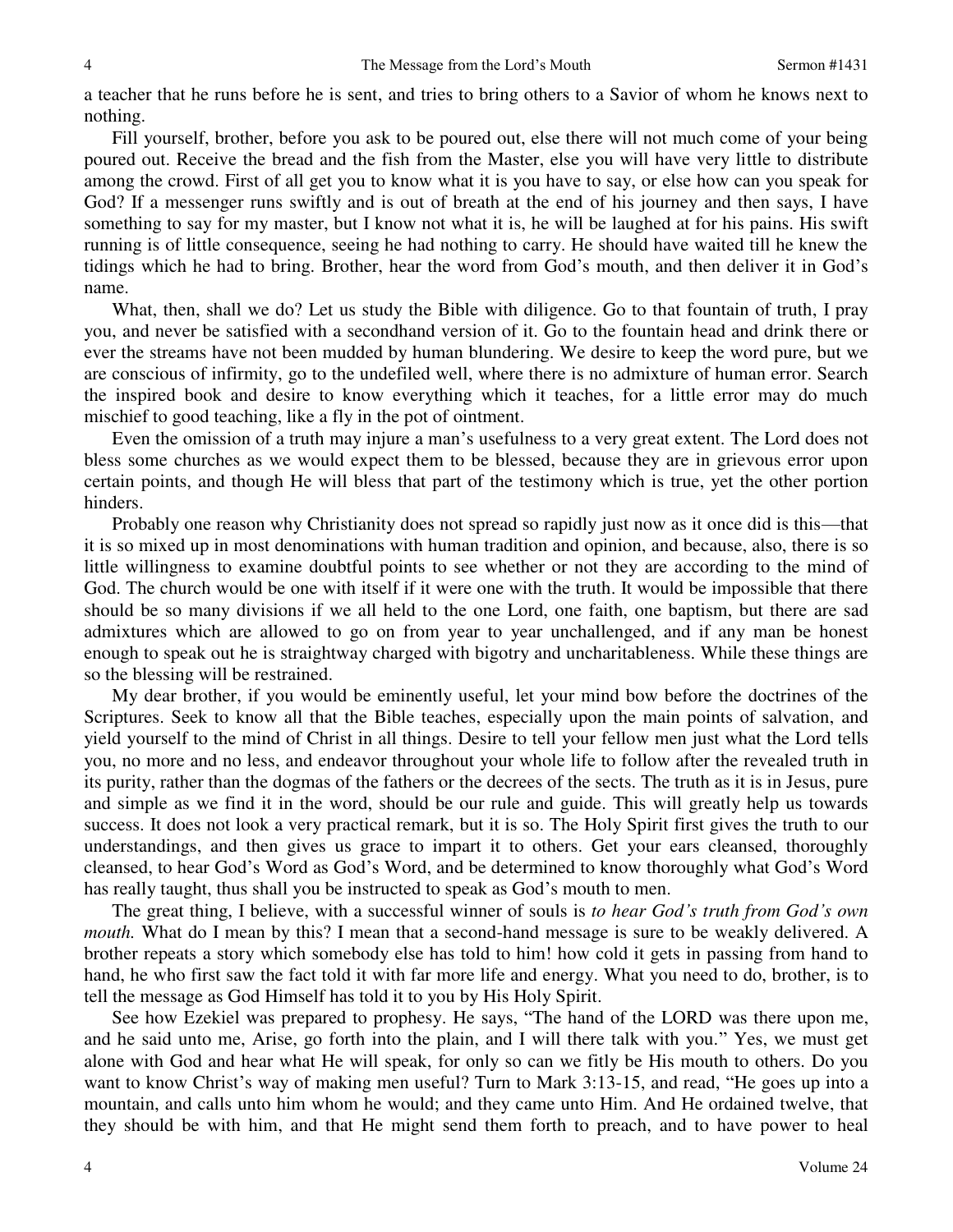sicknesses, and to cast out devils." Do you see the order? He calls them to Him—you must not dream of winning souls till you first come to Christ yourself.

Next we read, "That they might be with Him"—you cannot go and teach Christ, or bring others to Him, unless you have first been with Him. Communion with Jesus is training for service. To abide with your Lord must be your college, and your preparation class for teaching others. After the fellowship, comes the work—"That he might send them forth to preach, and to have power." The process requires that the man who is to have power for Christ must first be with Christ. He cannot work miracles till He has dwelt with the great miracle-worker.

"You shall hear the word *at my mouth."* There lies the word in the book. What infinite majesty is there! As I read each letter in that Book of God, I worship the eternal mind which dictated it, but oh, when a passage of Scripture leaps out of the book and enters into my soul, by the divine flame of the Holy Spirit, how much more mighty it appears. When my inner ear hears God speak the text, what energy there is about it.

5 f oh, se s i, e e ... y p it f n n h o s o o r d e l o p e u 5 Sitting down with the Bible on my knee, I say to myself, "This is no common book which lies before me, there is an inspiration here, not the inspiration of Milton or of Shakespeare, but divine inspiration, this is the language of the Eternal, as truly so as though I now saw Sinai on a blaze, and heard out of the thick darkness these accents ringing with trumpet tones, and with the deep thunder of Thus says the Lord. When we thus consider, we are in a right mood to hear the Lord's word, and to speak it to others. We must own and feel the majesty of the Gospel, and be conscious of its power, or we shall not rightly warn men.

Brethren, since this book is God's Word to your own souls, take care that you deliver it in deep reverence and holy awe to those whom you aim to instruct. Is it not the voice of God to you? When it speaks home to your heart, does it not move you as nothing else can do? I confess that the words of Scripture thrill my soul as nothing else ever can, they bear me aloft or dash me down, they tear me in pieces or they build me up after an unrivalled fashion. The words of God have more power over me than ever David's fingers had over his harp strings. Is it not so with you? Well, you will speak to others with power in proportion as you continually feel the power of the word over your own heart and conscience.

This is very wonderful, this hearing the truth newly spoken from the Lord's mouth. Some will not know what I mean, but others of you will. The Holy Ghost has a way of showing unto us the old texts in a new light, and applying them with new force, and this is what we greatly need.

"You shall hear the word at my mouth." I would like you teachers this afternoon, before you go to your classes, to go upstairs and say, "Good Master, let us hear what we have to tell the children, let us hear it in our souls as from Yourself. We are going to warn and instruct and invite them, be pleased to show us how. Master, say the words to us. Make us hear Your voice, and when we have heard Your message from Your own lips we shall talk to the children in quite another style from that which is usual to us."

Brethren, in Spirit maintain your fellowship with the Father and with His Son Jesus Christ, and so will you warn souls with warm, loving admonitions which God will bless. Let us have done with second-hand messages, speak as the oracles of God.

Once more, to have our ears well tutored *we must feel the force of the truth that we deliver*. Ezekiel had to eat the roll, it must enter into himself before he could reveal its contents to the people. So we must feel the force and power of the Gospel before we can effectually declare it.

Sin—are you going to talk about the evil of it? Do you know the evil of it for yourself? Get back to the place of repentance where you once wet the earth with your tears, and talk to children or grown-up people about sin in that spirit.

Pardon—are you going to speak about that? Do you know the sweetness of it? Go to the place where you first saw the flowing of the ever precious blood, and feel again your load of guilt removed, and you will speak of it most sweetly.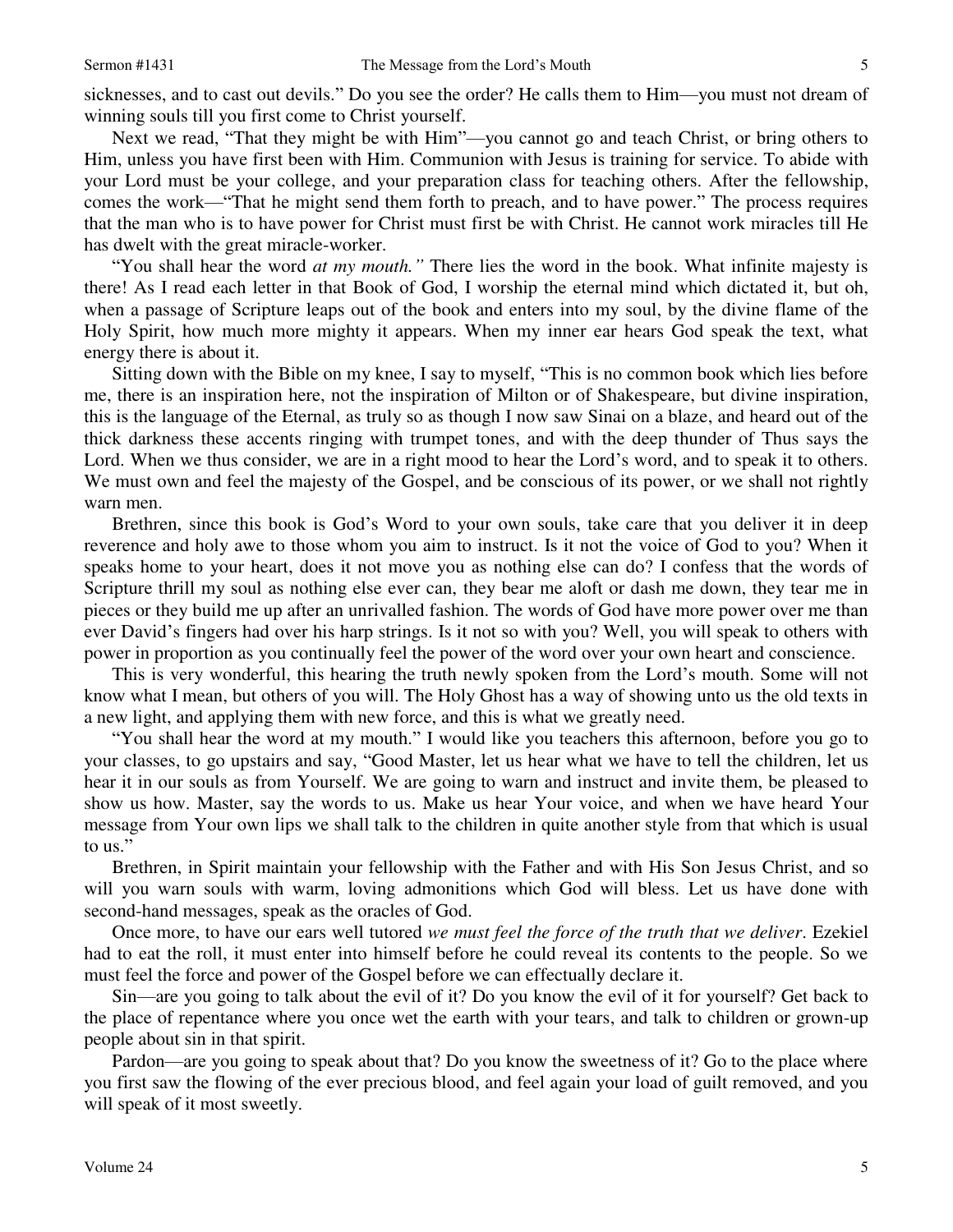The power of the Holy Spirit—are you going to speak about that? Have *you* felt His quickening, enlightening, comforting, and sanctifying influence? Then according as you have felt you will be able to speak with effect.

It is poor work to preach a Christ you never knew. It is terrible to talk of bread you have never tasted, of living water you never drank, and of joys you never felt. The husbandman that labors must first be a partaker of the fruits. Go home, and ask the Lord to teach you, but do not you go on His errands till first you have sat at His feet, for unto those whom He has not taught, God says, "What have you to do that you should declare my statutes? First come and hear the word at my mouth, and then give the people warning from me." I think I have said enough to show how the ear is to be disciplined.

**II.** Secondly, THE TONGUE IS TO BE EDUCATED. That is indeed the aim of the discipline of the ear. And to what end is the tongue educated? I answer, first, to be able *to deliver an unpleasant message.* Any man's tongue is swift in telling good things, at least it ought to be, or else where is humanity? We are glad enough to tell you glad tidings of good things, but he that is to be useful must be willing to speak unpleasant things.

Brothers and sisters, are you ready when you meet with careless people to tell them truths that will be unpalatable to them, and when they are awakened are you willing, in God's name to try and beat to pieces their refuges of lies, to tell them plainly of the mistakes that they are so fond of, and point them to the only way of salvation? You and I cannot be useful if we want to be sweet as honey in the mouths of men. God will never bless us if we wish to please men, that they may think well of us. Are you willing to tell them what will break your own heart in the telling and break theirs in the hearing? If not, you are not fit to serve the Lord.

You must be willing to go and speak for God, though you will be rejected. See the seventh verse, where God says, "They will not hearken unto you, for they will not hearken unto me." If they reject the Master, will they receive the servant? They took up stones to stone your own dear Lord and Master, and at last took nails to fasten Him to the cross. Do you think they will listen to you? If God is to bless you, dear friend, you must be willing to bear witness for Him even if none should ever believe a word you say, because in so doing you will deliver your soul.

Take good heed, all of you, to this danger of being guilty of the blood of others. Have not some of you quite forgotten it? There is blood on your skirts! Do you see the spots? Some of you who never said a word for Christ to your own children, I say there are big drops of soul-blood on your garments. Soulblood is worse than the blood of the body, and you are besmeared with it. See you not the spots? Wash them out, I pray you. Oh, you say, it is of no use warning them, they would only laugh at you, but you would lose the blood stains if you did. Their blood would not be required at your hands, therefore if you want to be useful be willing to do unpleasant duties in order to feel, "I have warned them and cleared my soul."

Next, you want your tongue tutored *to speak the truth as having yourself heard it.* You know there are several ways of speaking. I was trying to illustrate differences of speaking when addressing my students the other day. I said, "Suppose you saw by the look of my face, while I was sitting here, that I was in a terrible state of indignation when I rose to address you, you would say, 'Now we shall have it, we can see by the look of him that he will drive at us.'" Just so when a man preaches, or warns others, it ought to be in a living style which indicates that something is coming. The man should be full of emotion, not moved by anger, but by a sacred passion which arouses him and makes the people feel that he is in awful earnest, carried out of himself, not delivering set phrases and words from his mouth outwards, but speaking from his inmost heart.

Now, if we were to meet with our Lord Jesus Himself, and were then to speak of Him in the state of mind in which His presence left us, what a style of speech that would be. I think I hear a mother, who has been with Jesus, talking to her girl. She says, "Dear child, there is such joy in loving Jesus that I pant for you to know it. He is so great and good that my dear little daughter must not forget Him." I can imagine that a father has met with the Lord Jesus, and felt God's truth sent into his own soul by the Holy

6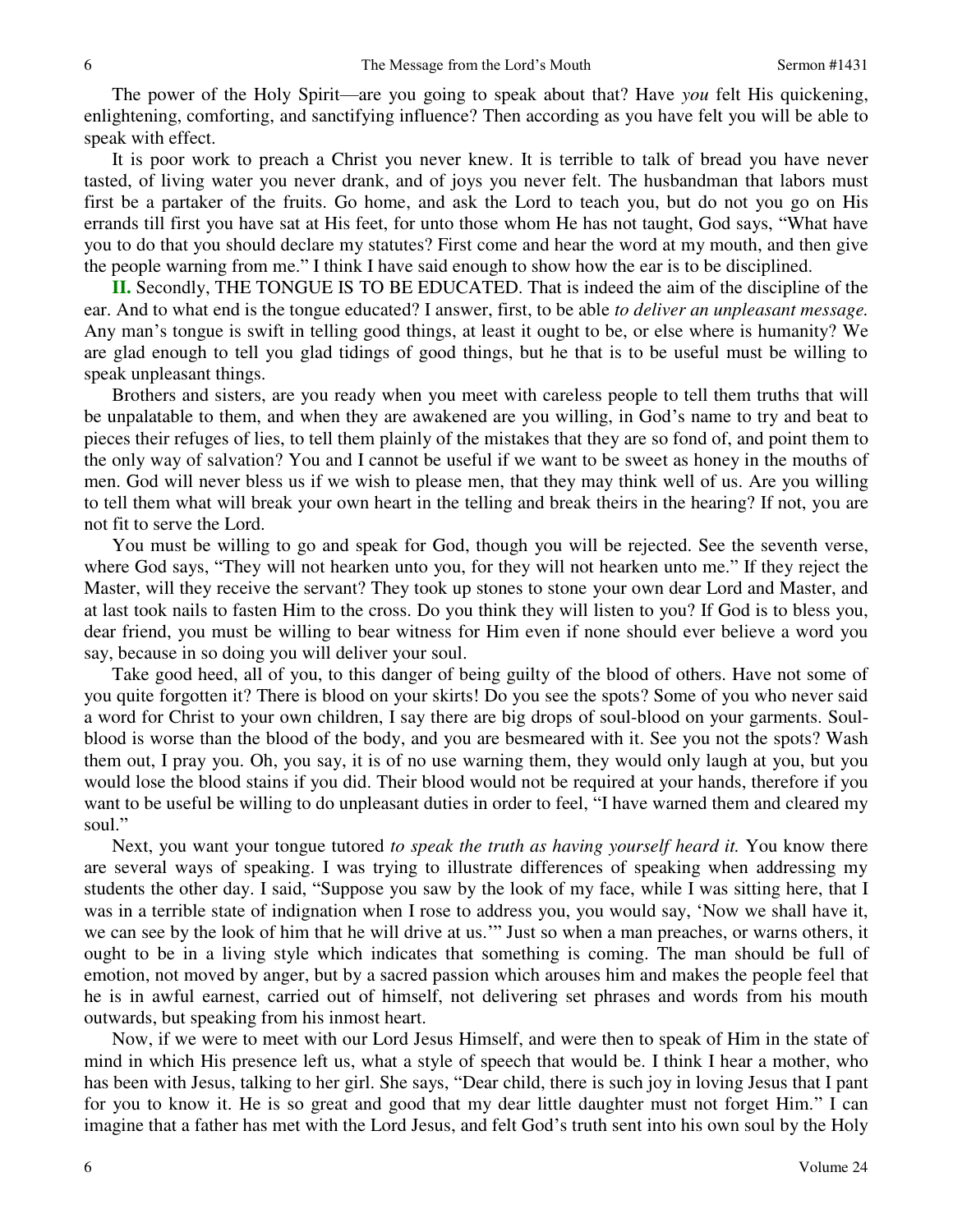Ghost, and I am sure that when he gets his boy alone he pleads with him in deep and tender earnestness, which commands the boy's ear and heart. He does not know what has happened to his father, he is so earnest, and pleads so seriously, but the secret reason is that the father has listened to the Lord Himself, and is himself the echo of that voice. Facts vividly brought before the mind greatly influence a speaker. A sinner seen as lost touches the heart. Jesus seen as crucified affects the speech.

If I were to stand up in the council of a certain town to urge them to look to their fire escapes, I should do it with tremendous vehemence if I had just come out of the midst of that shuddering crowd which saw a poor woman hanging out of the window in the midst of the flames for lack of proper apparatus to reach her. Any man fresh from such a sight would plead with energy, his whole soul would burn as he thought of the poor perishing fellow creature in the midst of the fire. Would not yours?

It is just so when you come fresh from talking with God, the truth is vividly realized, awe is upon you, and holy zeal and sacred ardor inflame your breast. If you dwell away from God you do not feel the value of the Gospel message, or the weight of men's souls. The grandest of all truths lose force when they cease to be realized facts, but their power returns when we come again under their actual influence. When the voice of Jesus' love is still ringing in your ears, then with a deep awestruck solemnity your whole soul is poured forth at your mouth, and you speak as pleading with men that they would yield to God and accept His great salvation. The tongue *must* speak when the ear is tingling with the message of the Lord.

7 , , , o f, r. I d r d = n , r o f = I s , , t n u e t = s t n g e o = |- [| a a ] n = , , u , , --] s = e = 7 The tongue needs to be trained in the case of each one of us *to deliver the message as from God*. I believe that God has given commission to every Christian who knows the truth to tell it, and that there is authority given to every man who has the living water within himself to let it flow out, for it is written, "Out of the midst of him shall flow rivers of living water." You see your calling, brethren. You may not all be called to the work of prophesying as ministers are, but you are all called by some means to warn men of the wrath to come and lead them to Christ, and I want you to feel that God is at the back of you when you warn sinners. You never pray for a soul, you never weep over a soul, you never drop one kernel of divine truth into a human ear, and you never utter one word of warning or expostulation, but what God is with you in so doing.

God will own His truth, therefore never be ashamed of it. Make your face like adamant if their hearts are like adamant, if they are not ashamed to sin do not you be ashamed to warn them, if they are not ashamed of their unbelief, be not you ashamed of your faith in the divine testimony. The hosts of heaven are on your side, therefore be not dismayed. Your faith may hear the noise of the wings of the living creatures, and the noise of the wheels, and the noise of a great rushing, for all heaven is astir when the watchman moves to warn the people (Ezekiel 3:13). If God be at the back of you speak boldly, and do not let your testimony be silenced.

The Lord tells Ezekiel that the people would be a restraint to him, and how often they are so. Nonsuccess often ties the preacher up so that he can scarcely speak. "You, O Son of Man, behold they shall put bands upon you, and shall bind you with them, and you shall not go out among them." But what a grand verse is the twenty-seventh, "But when I speak with you, I will open your mouth, and you shall say unto them, Thus says the Lord GOD; He that hears, let him hear; and he that forbears, let him forbear: for they are a rebellious house." None can silence a mouth which God has opened.

May we henceforth feel that now, between here and heaven, we have souls committed to our charge, and that we will be clear of their blood. Each one of you has his little plot of ground to sow, and you must resolve that it shall not lie waste. You will be called home very soon, my dear fellow workers, therefore work while it is day. I who have to lead you in this husbandry may soon be called away. I feel it, and I feel that the same is true of each one of us, therefore, since these poor souls are dying as well as we are, and they are sinking into hell forever, do let us be in earnest, and may God help us to save them.

Let us begin to weep, for weeping, perhaps, may be the fittest beginning of a higher life, as it was the beginning of our natural life. Let us cry unto God, let us watch for opportunities, and as they come let us avail ourselves of them, if by any means we may save some. We dare no longer fritter away life. Dare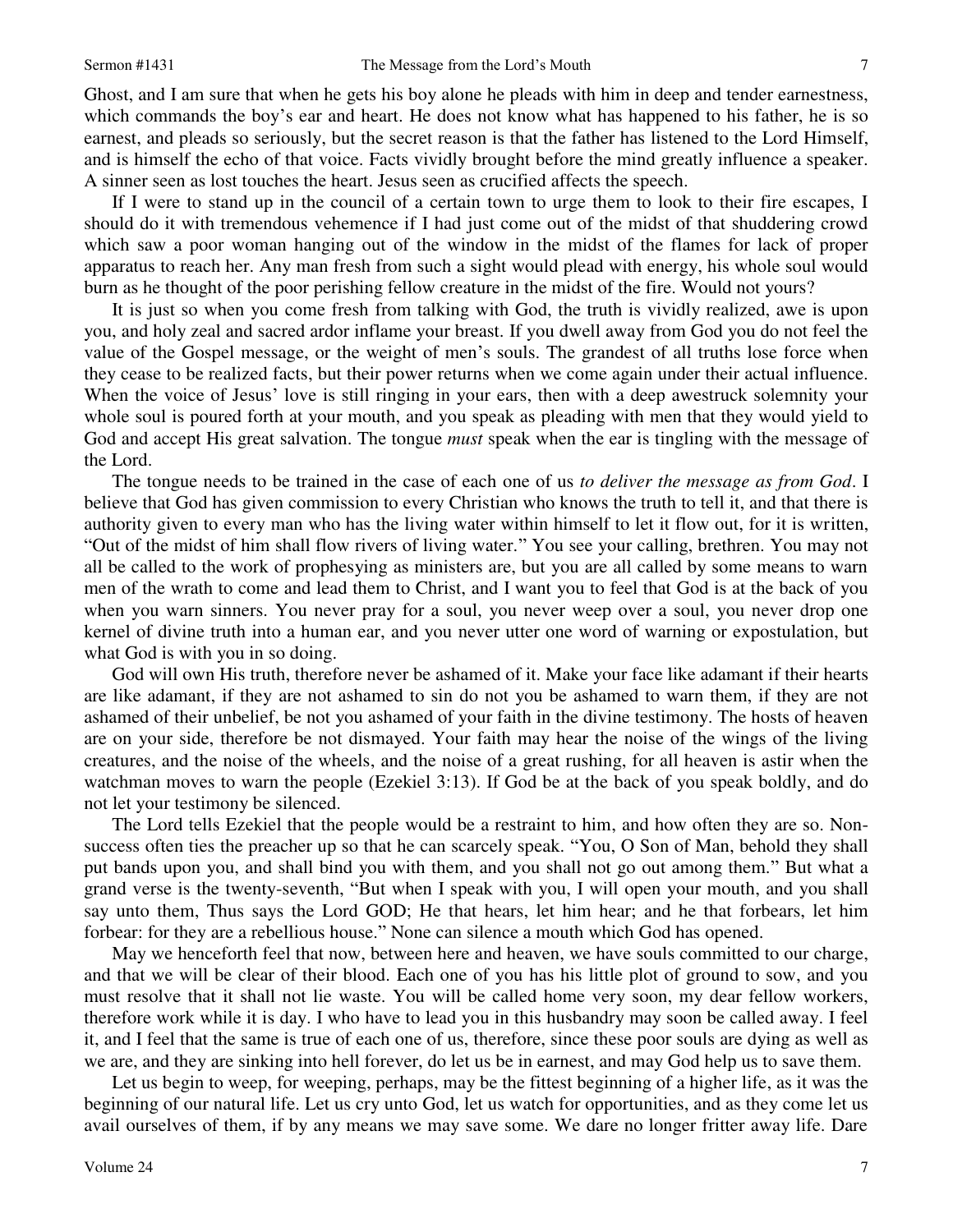we? We dare not furnish a continuation of man's foolish history, if indeed, it is true that "all the world's a stage, and all the men and women merely players." We do not believe that statement, and if it be true we will alter it. Let us upset the stage, tear off the masks, and truly live. "Life is real, life is earnest," as we shall know at the judgment seat of God. How real will it look by the light of the last great day. Come, let us ask to have ear and tongue trained, and let us begin now to serve our Lord by warning our fellow men.

**III.** I finish my sermon this morning by, in the third place, endeavoring to practice THE LESSON OF THE TEXT.

I desire to speak to those of you who are unconverted, and to speak as if I had just come from an interview with my Lord and Master, as I trust I have. I want to speak as if I had just heard Him say what I am going to repeat to you. Try and help me with your imagination, and may God give you faith.

I have to say to you, dear friends now present, that whatever may be your natural excellence of character, and whatever the religiousness of your training, yet you must all of you be born again. You heard me say, "You must be born again," but I want to say it as Jesus said it when one evening He was visited by a ruler of the Jews, a man of spotless character, of admirable reputation and of deep learning. Sitting alone with Him, our Lord treated Him with great kindness, but yet with solemn emphasis He said, "You must be born again."

Yes, young friend, there is much about you that is very admirable, and you know a great deal of divine truth, but "You must be born again." The Master would lay a strong tender emphasis upon the *"must."* "You *must* be born again." Jesus would not demand of us more than is absolutely necessary, nor say a syllable that would tend to shut a soul out of heaven. If *He* says, "You must," why then we must. I want you to own that necessity.

Next I desire to introduce you to Jesus sitting at the well with the woman of Samaria. You can see the smile upon His countenance as He instructs her. I want you now to hear Him say these words, "God is a Spirit: and they that worship him must worship him in spirit and in truth." I should like to say to you dear friend, that all the outward forms of religion in the world will be of no value to you unless you are spiritual.

You must have a spiritual mind and a spiritual nature through being born again, and then you must worship God in a spiritual way, for mere outward religion is nothing in His sight. I desire to warn you as to that fact, but I would rather you should hear my Master say, "The true worshippers shall worship the Father in spirit and in truth, for the Father seeks such to worship Him." You believe it, do you not? Oh, ask that the Spirit of God would teach you how to worship in spirit and in truth.

Now listen to my Master again. He is addressing the Jews, and He uses these words. I give them accurately translated—"You search the Scriptures; for in them you think you have eternal life: and they are they which testify of me. And you will not come to me, that you might have life." I am glad that you read your Bibles, but how is it that you feel so easy when you have read your chapter every day? Do you think you will get salvation by Bible reading? Alas, you are in error. You must go further than that, you must go to Christ Jesus Himself.

Oh, that you would by an act of faith come to Him this morning. Do you think this truth hard? I hope you do not, for it is the teaching of Jesus, and I have heard Him say it to my own soul. You must come to Jesus Himself, or the Scriptures will do you no good. The Scriptures are a hand-post pointing to Christ, it will never do to sit down by the hand-post, but we must hasten on to find the Lord Himself.

Listen to my Master once again. He says to the Jews "If you believe not that I am he, you shall die in your sins." I know you will say that I speak hard things. Perhaps I do, but not with a hard heart. Now, my Lord is always tender, never man spoke like this man, and never man wept as He did when He had a hard thing to say, hear you then His declaration, "Except you believe that I am he, you shall die in your sins." *"Die in your sins."* Do you know what that means? To die in irons, to die in a ditch, to die on the gallows—these are nothing compared with dying in your sins!